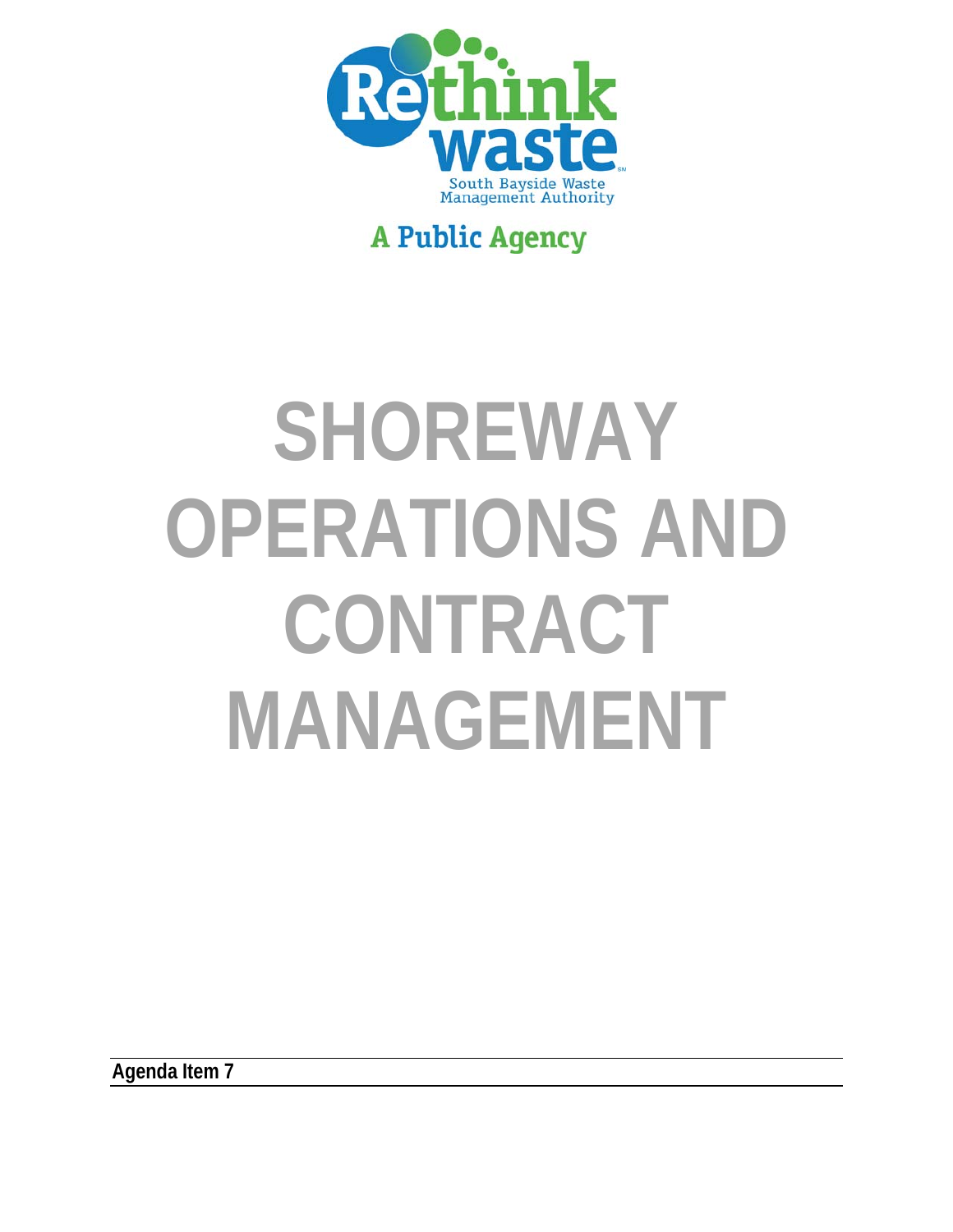

## **STAFF REPORT**

| To:      | <b>SBWMA Board Members</b>                                                                                |
|----------|-----------------------------------------------------------------------------------------------------------|
| From:    | <b>Hilary Gans, Facility Operations Contracts Manager</b>                                                 |
|          | Kevin McCarthy, Executive Director                                                                        |
| Date:    | November 20, 2014 Board of Directors Meeting                                                              |
| Subject: | Consideration of Approval of Additional Third Party Tons into Shoreway Environmental<br><b>Center MRF</b> |

#### **Recommendation**

It is recommended that the SBWMA Board of Directors approve Resolution No. 2014-29 attached hereto authorizing the following action:

Approval of Additional Third Party Tons into Shoreway Environmental Center MRF from the City of Daly City contingent upon Daly City selection of South Bay Recycling (SBR) as their MRF processor.

#### **Summary**

SBR, with the support of SBWMA staff, submitted an RFP response to the City of Daly City to process their residential and commercial single stream recyclables at the Shoreway Environmental Center MRF. On November 17, 2014, the Daly City city council will be considering selection of a contractor for franchised collection services and contractor(s) for transfer and processing services, including a MRF processor for all the City's recyclable materials. If SBR is selected as the MRF processor, they would begin processing services for Daly City starting February 1, 2016 according to the terms and conditions in the MOU in **Exhibit A**. The third party tonnage from Daly City would contribute host fee revenues to the SBWMA of approximately \$170,000 per year.

#### **Analysis**

Staff has evaluated the request by SBR to use the Shoreway MRF to process Daly City's approximately 60 tons per day or 13,000 tons per year of single stream recycling and recommends that the Board approve SBR's request to process third party tons from Daly City subject to the terms and conditions of the MOU attached to this staff report (see **Exhibit A**). Important points for the Board to consider in the approval of the third party tons from Daly City are as follows:

- The MOU with SBR for processing the third party tons from Daly City has the same terms and conditions of the MOU for third party tons from Recology that was approved by the Board on July 24, 2014 (Agenda item 4B, Consideration of Long-Term Approval of Additional Third-Party Tons into the Shoreway MRF).
- SBR will pay the SBWMA a host fee of \$13 per ton (plus CPI) for the Daly City tons.
- There is no obligation for SBR or the SBWMA to process material from Daly City beyond the term of the Shoreway Operations Agreement with SBR that will expire after December 31, 2020.
- Staff has analyzed the processing capacity of the MRF to handle the Daly City tons and has determined that sufficient MRF processing capacity exists but that special operational considerations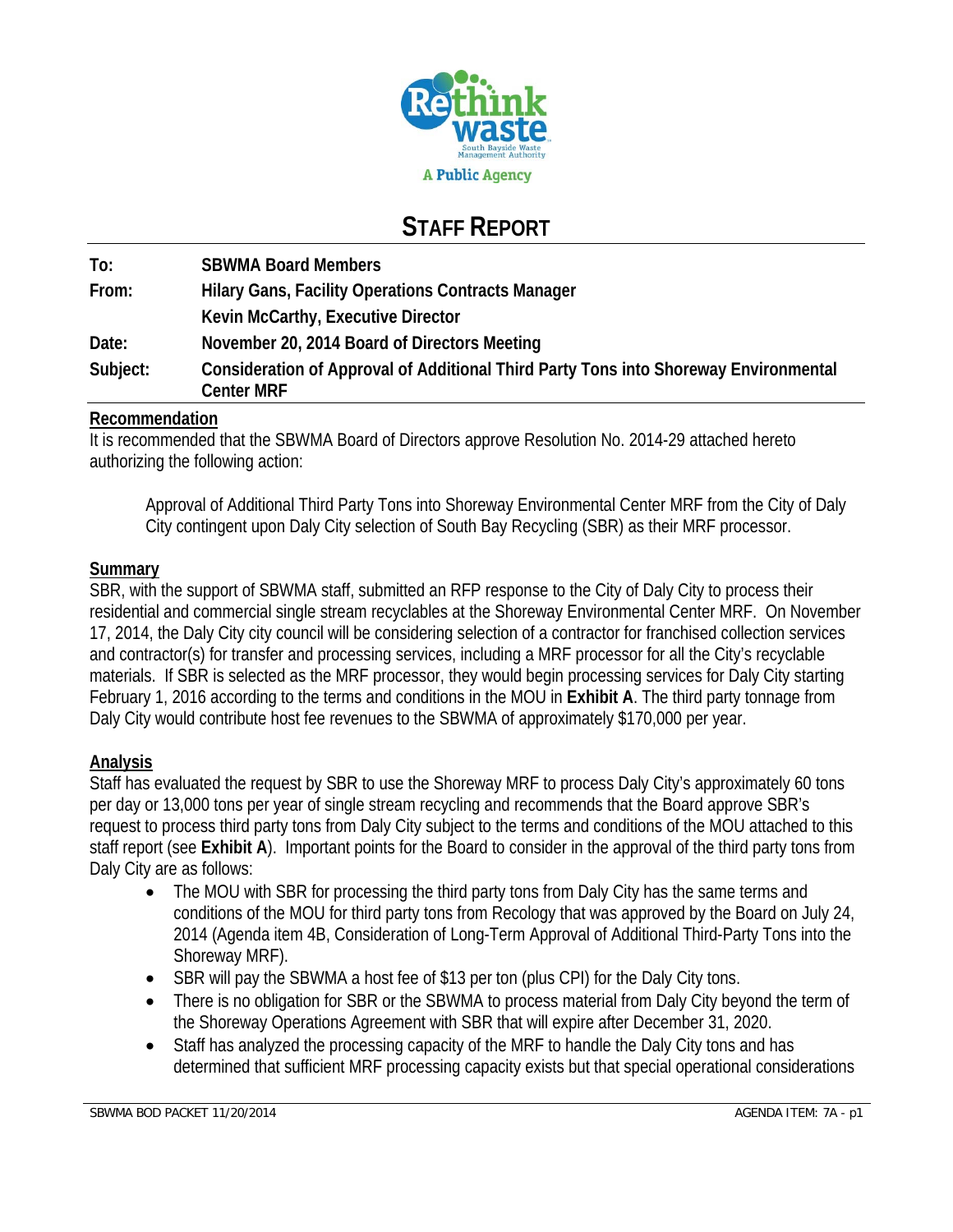may need to be implemented if the MRF tipping area canopy project is not completed before SBR starts to receive the Daly City recyclables on February 1, 2016\*.

*\* Note that the Board adopted a FY1415 budget that includes a capital project for the expansion of the MRF tipping area that will provide added receiving and storage space for third party tons. Staff is currently in the design phase for this project and will be seeking permit approval from the City of San Carlos in November. Staff will be bringing construction bid documents to the Board for approval in early 2015. As a contingency plan, if the MRF canopy project is not completed by February 1, 2016 SBR is prepared to store overflow materials at the Shoreway transfer station and shuttle these material to the MRF to prevent any overflow at the MRF tipping area.* 

Daly City Council's potential approval of SBR for recycling processing services will be considered on November 17, 2014 at a special session of the City Council. At the time of the writing of this staff report, Daly City selection committee has indicated that there will be a recommendation to Council for SBR as the recyclable materials processor, however, since the Council approval has not been made, the SBWMA Board action and Resolution 2014-29 associated with this staff report is contingent on Daly City's Council's approval of an agreement between the City of Daly City and SBR for the processing of recyclable materials.

#### **Background**

Daly City currently has a franchise agreement through June 30, 2015 with Republic Services for the collection and processing of solid waste, recyclables, and organic materials. Daly City initiated an RFP process in 2013 for a complete suite of franchised collection and processing services in in anticipation of the end of their contract with Republic Services. The RFP process has been managed by HF&H Consulting and has been conducted as a split procurement process where the collection services contractor selection has been conducted on a separate track from the selection of the transfer, recycling, and disposal contractors. SBR, with the support of SBWMA staff, has offered the Shoreway Environmental Center MRF as a potential processing facility for the City's residential and commercial single stream recycling.

#### **Fiscal Impact**

Staff anticipates \$170,000 per year in third party tonnage host fee revenue will be paid by SBR to the SBWMA resulting from the Daly City tonnage (based on an estimated 13,000 tons per year times \$13 per tons host fee note the 2016 host fee will be higher based on CPI indexing). SBR will not start processing Daly City materials until February 1, 2016 so the host fee revenues will be included in the FY1516 budget.

#### *Attachments:*

Resolution 2014-29 Exhibit A - MEMORANDUM OF UNDERSTANDING for the Long-Term Processing of Third-Party Tonnage from Daly City at the Shoreway Materials Recovery Facility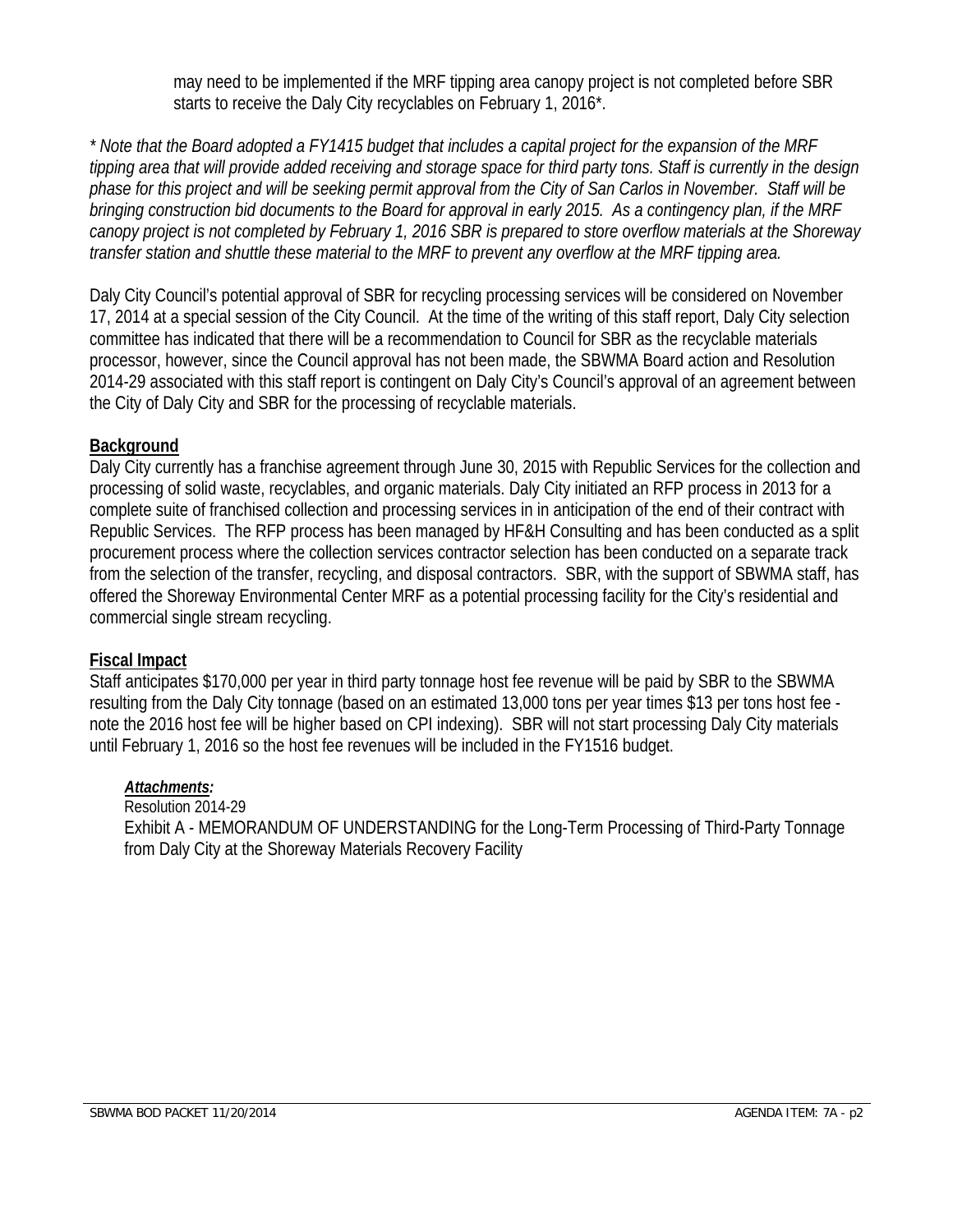

# **RESOLUTION NO. 2014-29**

### **RESOLUTION OF THE SOUTH BAYSIDE WASTE MANAGEMENT AUTHORITY BOARD OF DIRECTORS APPROVING ADDITIONAL THIRD PARTY TONS INTO SHOREWAY ENVIRONMENTAL CENTER MRF**

**WHEREAS**, the SBWMA owns a Materials Recovery Facility (MRF) that has surplus processing capacity; and

**WHEREAS**, the SBWMA is interested in having SBR market surplus capacity for the processing of third party MRF tonnage in exchange for the payment of a host fee that would be paid by SBR to the SBWMA; and

 **WHEREAS,** the terms and conditions of a third-party MRF processing arrangement with SBR is detailed in **Exhibit A** *- Memorandum of Understanding for the Long-Term Processing of Third-Party Tonnage From Daly City at The Shoreway Materials Recovery Facility,* and has been reviewed by the SBWMA Board.

**NOW, THEREFORE BE IT RESOLVED** that the South Bayside Waste Management Authority hereby authorizes the Executive Director to enter into an agreement with SBR for the processing of additional third-party tons from Daly City through December 31, 2020.

**PASSED AND ADOPTED** by the Board of Directors of the South Bayside Waste Management Authority, County of San Mateo, State of California on the 20<sup>th</sup> day of November, 2014, by the following vote:

| Agency             | Yes | No | Abstain | Absent | Agency                  | Yes | No | Abstain | Absent |
|--------------------|-----|----|---------|--------|-------------------------|-----|----|---------|--------|
| Atherton           |     |    |         |        | Menlo Park              |     |    |         |        |
| <b>Belmont</b>     |     |    |         |        | Redwood City            |     |    |         |        |
| Burlingame         |     |    |         |        | San Carlos              |     |    |         |        |
| East Palo Alto     |     |    |         |        | San Mateo               |     |    |         |        |
| <b>Foster City</b> |     |    |         |        | County of San Mateo     |     |    |         |        |
| Hillsborough       |     |    |         |        | West Bay Sanitary Dist. |     |    |         |        |

I HEREBY CERTIFY that the foregoing Resolution No. 2014-29 was duly and regularly adopted at a regular meeting of the South Bayside Waste Management Authority on November 20, 2014.

ATTEST: AND ATTEST:

\_\_\_\_\_\_\_\_\_\_\_\_\_\_\_\_\_\_\_\_\_\_\_\_\_\_\_\_\_\_\_\_\_ Cyndi Urman, Board Secretary

SBWMA BOD PACKET 11/20/2014 **AGENDA ITEM:** 7A - p3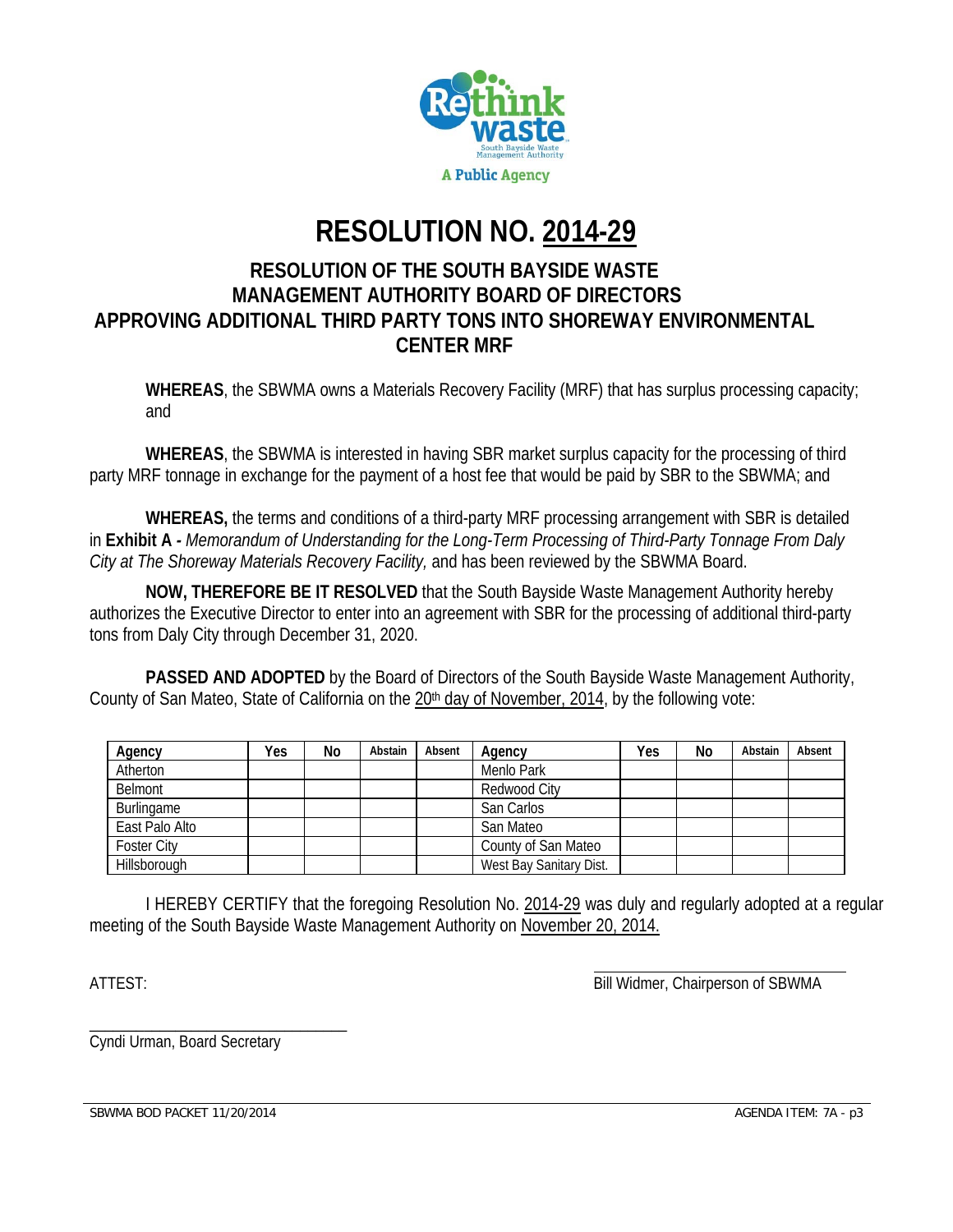## **Exhibit A**

## **MEMORANDUM OF UNDERSTANDING for the Long-Term Processing of Third-Party Tonnage from Daly City at the Shoreway Materials Recovery Facility**

This is an agreement (MOU) by and between the South Bayside Waste Management Authority, a California JPA (SBWMA) and South Bay Recycling (SBR), regarding the processing of Third-Party Tonnage at the Shoreway Environmental Center to be received from Daly City.

WHEREAS, the SBWMA owns a Materials Recovery Facility (MRF) that has surplus processing capacity and the SBWMA is interested in having SBR market this surplus capacity for the processing of third-party MRF tonnage in exchange for the payment of a host fee that would be paid by SBR to the SBWMA;

WHEREAS, on July 23, 2009, the Board approved the Shoreway Operations Agreement (the Agreement) with SBR effective January 1, 2011, Section 5.03 of the Agreement requires SBWMA written approval prior to receiving new materials in the MRF by SBR from third-party customers if not charged at the published gate rates (Third-Party Tonnage);

WHEREAS, on October 28, 2010, the Board approved conditions to the Agreement for the Operations of the Shoreway Recycling and Disposal Center with SBR, specifically to Section 5.03 that clarified the acceptance of Third-Party Tonnage into the MRF;

WHEREAS, the parties wish to establish the terms and conditions for the arrangement for processing the recyclable materials from Daly City and to clarify that any agreement between SBR and Daly City for processing of third-party tons is subordinate to the conditions set forth in this MOU and to the Agreement for Operations of the Shoreway Recycling and Disposal Center.

Therefore the following terms and conditions shall apply to SBR accepting and processing Third-Party Tonnage from Daly City:

- 1. This agreement shall run concurrent with the SBR-SBWMA Operating Agreement.
- 2. Any change or extension of this agreement shall be in writing and approved by the SBWMA Board of Directors.
- 3. SBR shall pay SBWMA a "Host Fee" of \$13.00 for every Third-Party Tonnage received by SBR from Daly City. The host fees shall be paid monthly by the 15th day of the following month and be adjusted by the CPI-U (Series ID CUURA422SA0) each January.
- 4. SBR shall retain all revenues from the sale of Daly City recyclable materials and pay all operational costs, equipment and repair costs and residual disposal costs associated with the processing of the Daly City tonnage.
- 5. SBR shall be responsible for and fully reimburse the SBWMA for any lost revenues that result from the Daly City tonnage adversely impacting the Shoreway Environmental Center or the quality and marketability of the SBWMA Member Agencies' recycled commodities.